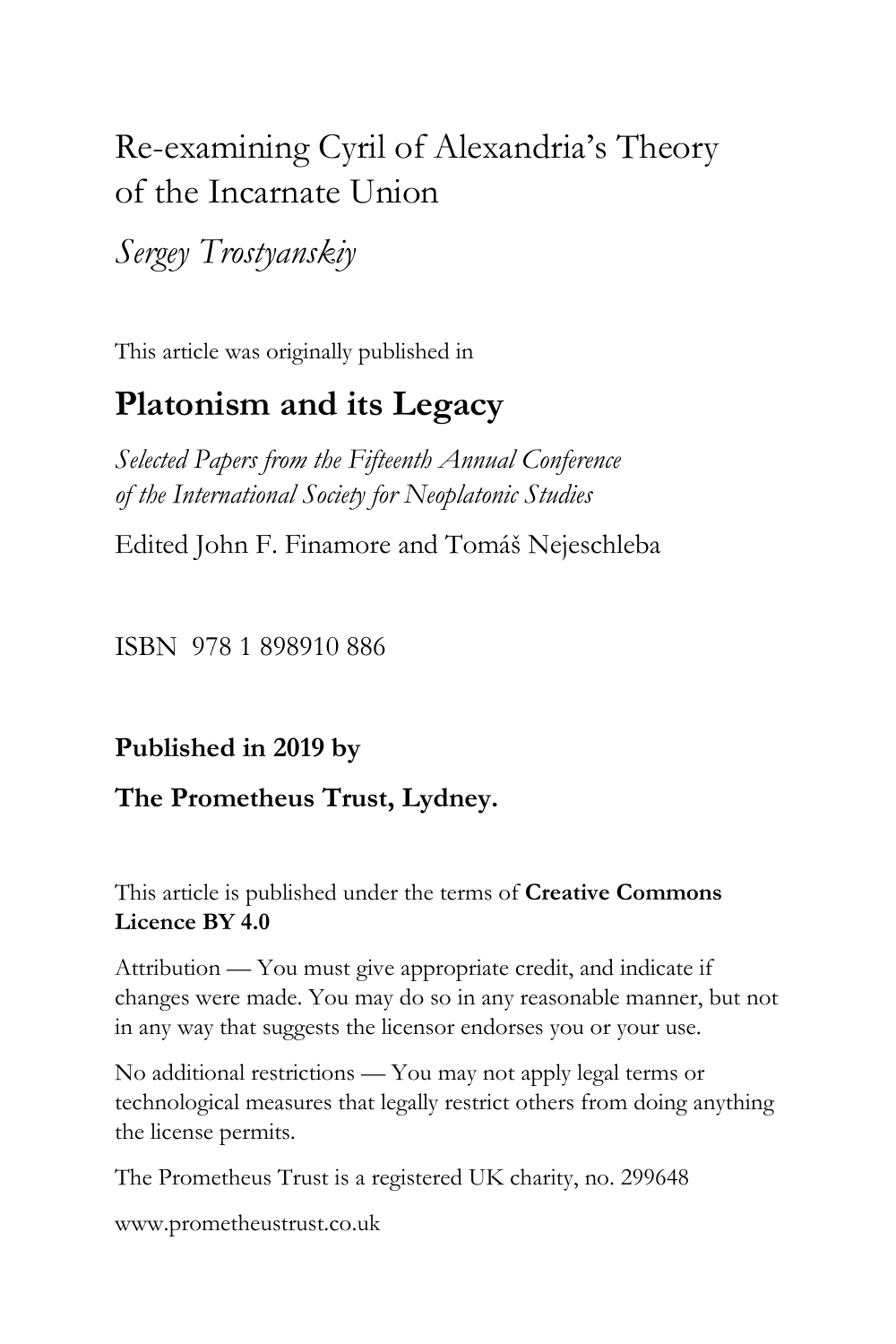### Re-examining Cyril of Alexandria's Theory of the Incarnate Union

#### Sergey Trostyanskiy

 In the first half of the 5th century the great Christological controversy broke out, one that concerned the issues of the Incarnate Union in Christ. This controversy had an immense impact on Global Christianity, the works of its main protagonists becoming formative in the process of constructing classical Christian *oikonomia*. [1](#page-1-0) The intellectual input of its principal character and the "champion of Orthodoxy," Cyril of Alexandria, in many ways determined the course of the following centuries' Christological speculations. His subtle and nuanced thought initiated a new wave of theologizing about the union of natures in Christ.

 One particular notion, however, turned into a stumbling block for many thinkers during the controversy. It concerned the form of the union of natures in Christ and the mode of subsistence of its elements, so to say. How do the humanity and the divinity of Christ come together so as to create the ineffable union? There were present at the time a few theoretical backgrounds associated with this issue, one utilizing the notion of inherence as an explanatory framework capable of laying hold of the subject under investigation. The humanity of the Word was apprehended under this scenario as belonging to the Word, being his own (ἴδιον), and inhering in the subject of the Word. Another approach aimed to conceptualize the union as entailing a dual subjectivity in Christ and thus apprehending it in relational terms (κατὰ σχέσιν). Here, the unity attained at the event of the Incarnation was understood as a relational loose bond that unites the two subjects and gives them a common πρόσωπον or appearance (i.e. external manifestation). Finally, another conceptual thread described the mode of subsistence of natures as entailing unification proper. A mysterious ἕνωσις, according to this view, brought together two essentially different and conceptually distinct entities, namely, humanity and divinity so that they may exist as one. The protagonists of this theory,

i,

<span id="page-1-0"></span><sup>1</sup> I.e. the science of Christ that concerns God *qua* His loving care for the household, i.e. the created universe.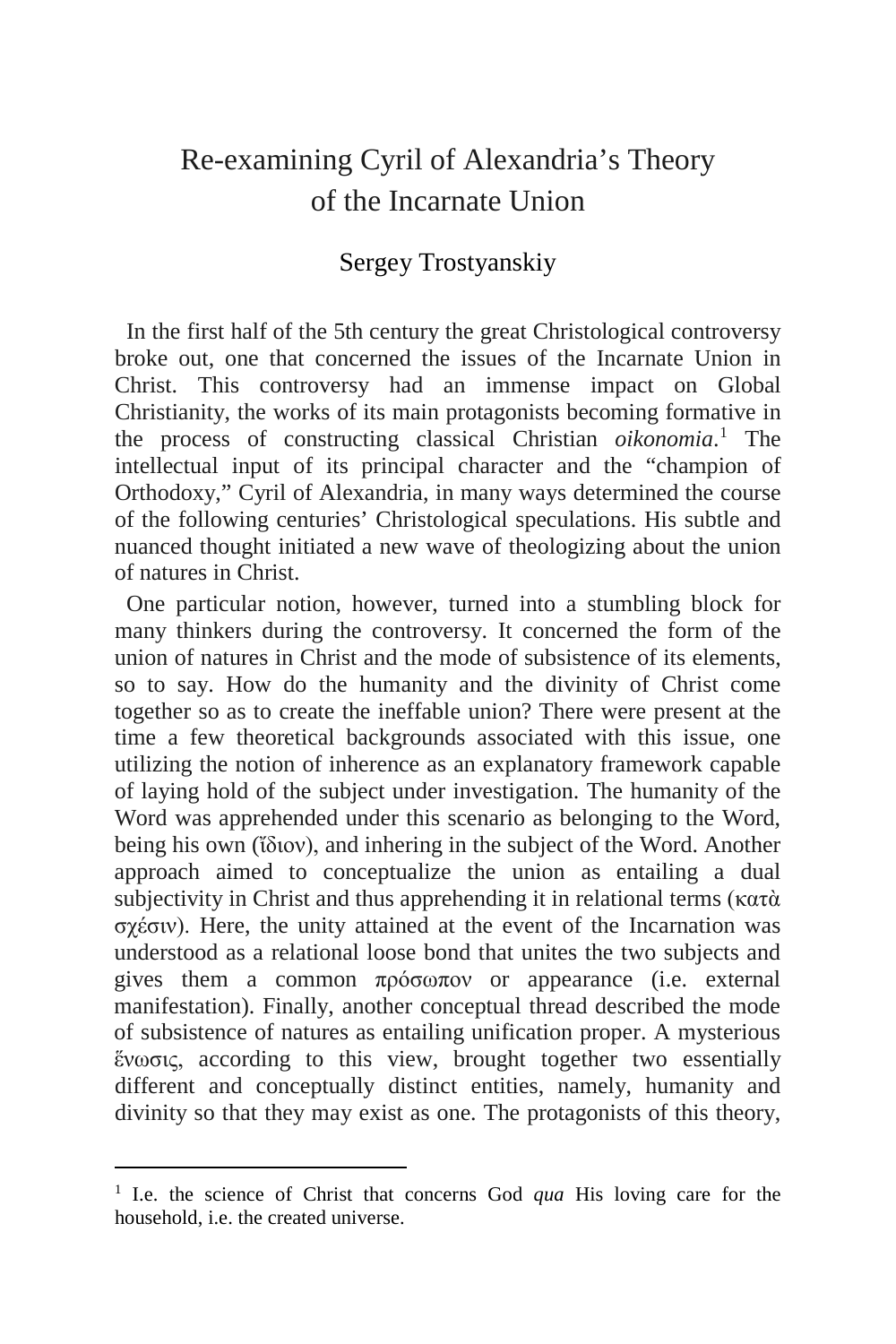including Cyril of Alexandria, persistently argued that what is properly unified can no longer subsist as "the many." However, at first it was not precisely clear what this may entail. Various ambiguities associated with the idea of unification instantly paved ways to rhetorical contests over its nature. Meantime, some thinkers, including such prominent theologians as Gregory of Nazianzus, had already utilized the notion of mixture in their thought, perhaps thinking of it as capable of elucidating certain aspects of the ineffable union (e.g. by metaphorically delineating the mode of unification of natures). Even more so, this same notion was well featured in the works of Apollinarius of Laodicea, an arch-heretic condemned and anathematized by the ecumenical council of  $381<sup>2</sup>$  $381<sup>2</sup>$  $381<sup>2</sup>$ . This was perhaps the reason why various theologians, especially those that belonged to the "school" of Antioch, looked at the idea of the ineffable union as entailing mixture and thus presenting a great threat to Christian *theologia,*[3](#page-2-1) because its original and most well-known Aristotelian rendering assumed change in the ingredients as a necessary condition for mixture to obtain. The most immediate theological ramification of this assumption was the possibility of predicating change to the Word of God. A set of arguments, linking the ineffable union, mixture, and Apollinarianism was introduced by the Antiochenes. Thus, anyone proclaiming the ineffable union of such a kind was immediately branded as Apollinarian. In general, the notion of mixture played out during the entire course of the great Christological debate.

 Meantime, Cyril of Alexandria's conception of unification of the human and the divine natures of Christ was perceived by his contemporaries (especially by such prominent interlocutors of Cyril as Theodore of Cyrrhus and Nestorius of Constantinople) as entailing mixture.[4](#page-2-2) He was often charged with mixing the natures in Christ and

<span id="page-2-0"></span><sup>2</sup> Apollinarius indeed spoke about the unity of a mixed incarnate divine nature. See Apollinaris of Laodicea. Frag. IX. in Hans Lietzmann, ed. *Apollinaris von Laodicea und seine schule: Texte und untersuchungen* (University of California Libraries 1904), 206.

<span id="page-2-1"></span><sup>3</sup> I.e. The science of Christ that concerns God *qua* God.

<span id="page-2-2"></span><sup>4</sup> Theodoret's exclamation regarding Cyril's theory of the Ineffable Union is quite remarkable: "we are wholly [ignorant](http://www.newadvent.org/cathen/07648a.htm) of the union according to hypostasis as being strange and foreign to the [divine Scriptures](http://www.newadvent.org/bible/index.html) and the Fathers who have interpreted them. And if the author of these statements means by the union according to hypostasis that there was a mixture of flesh and Godhead, we shall oppose his statement with all our might, and shall confute his [blasphemy.](http://www.newadvent.org/cathen/02595a.htm)"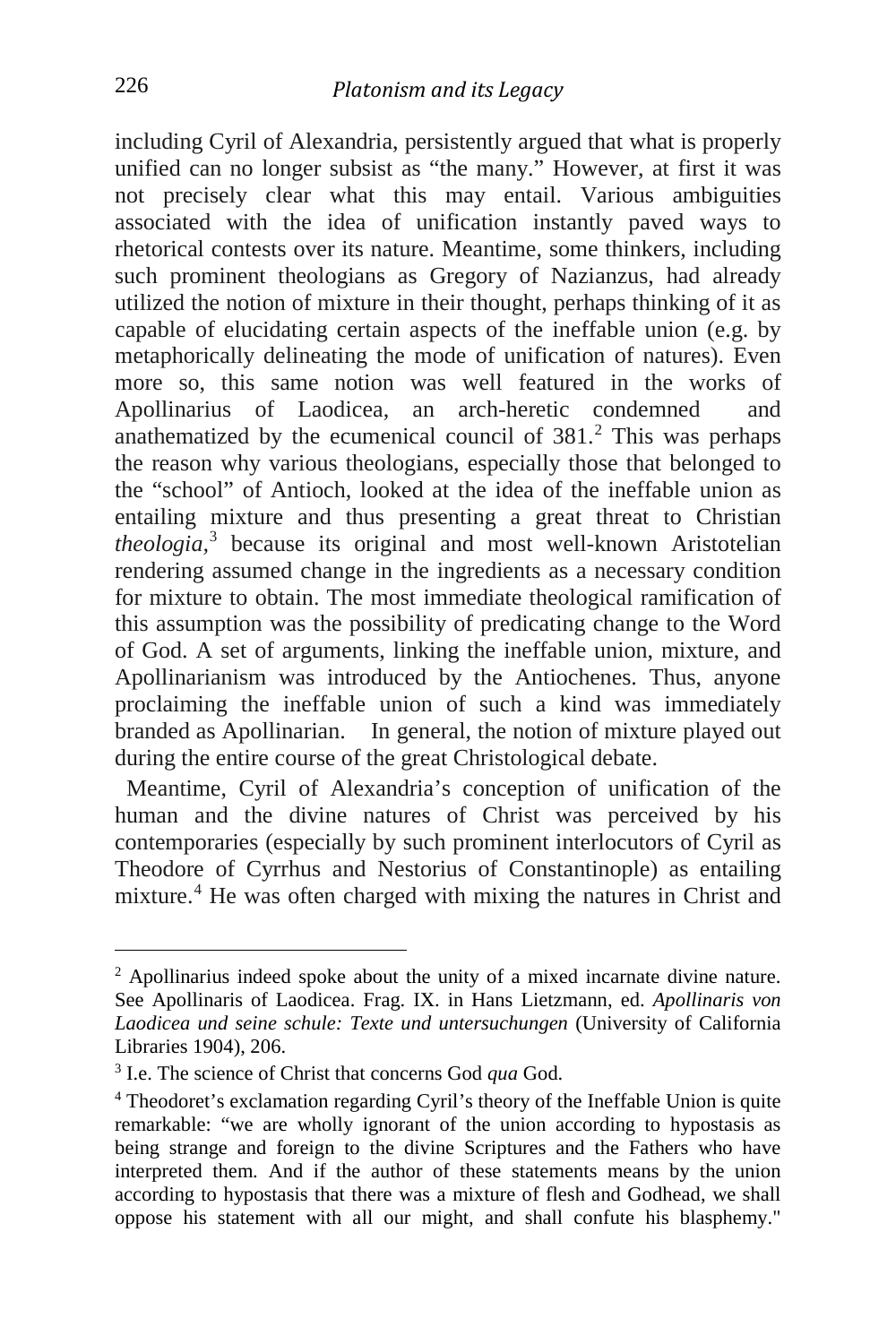thus subverting the basic parameters of Christian *theologia* wherein God the Word, commonly apprehended as sharing all common characteristics with God the Father, including those of immutability, ontological stability, and so on, was now presented as subject to change and mutation. And indeed, if we consider Aristotle's account of mixture as commanding the field of studies in that era, it appears that unification takes place inescapably by means of the mutual alteration of the properties of mixables. Hence, Cyril's creative effort, as some thinkers of the time had suggested, was detrimental for the conception of God.

 Various modern scholars took up and further pushed this charge by attempting to explicate the proper philosophical underpinnings of Cyril's *oikonomia* by clearly identifying the presence of "mixture in disguise" in Cyril's discourse and pinning down its roots as stemming either from Aristotle, or the Stoics, or Neoplatonists, to name only a few options in the spectrum of choices associated with mixture. Those scholars, including such prominent historians as (1956) Harry Wolfson, (2010) Frances Young<sup>[5](#page-3-0)</sup> and (1965) Aloys Grillmeier, just to name a few, have led astray a generation of students in this domain by reproducing unsupported accusations of Cyril. Their accusations boil down to the following argument: Cyril, having been charged by the Antiochene thinkers with teaching mixture, denied that he thought of the union as taking place by way of mixture. Even then, the actual content of his thought, they asserted, clearly indicated that he either actually taught the union as mixture in disguise, or used similes of mixture to explain the Incarnation. Then, following their fourth century predecessors, these scholars insisted on some rudimentary "Apollinarist" layers of Cyril's thought. Their argument can be presented in the following way: even though we learn from Cyril that the Word of God "is entirely unchangeable and immutable, and in

Theodoret of Cyrrhus, *Counter-statements to Cyril's 12th Anathemas*. in NPNF, 2nd Series, Vol. 3. Ed. Philip Schaff and Henry Wace (Buffalo, NY: Christian Literature Publishing Co., 1892.), 26.

<span id="page-3-0"></span><sup>5</sup> As we learn from Young, " Cyril thought he was appealing to the authority of respected figures of the past; but every one of these treatises came from Apollinarian circles." Frances M. Young, *From Nicaea to Chalcedon*, 2nd. Edition (Grand Rapids: Baker Academics, 2010), 316. Grillmeier, in turn, presents to the reader a similar but more nuanced critical assessment of Cyril's alleged Apollinarianism.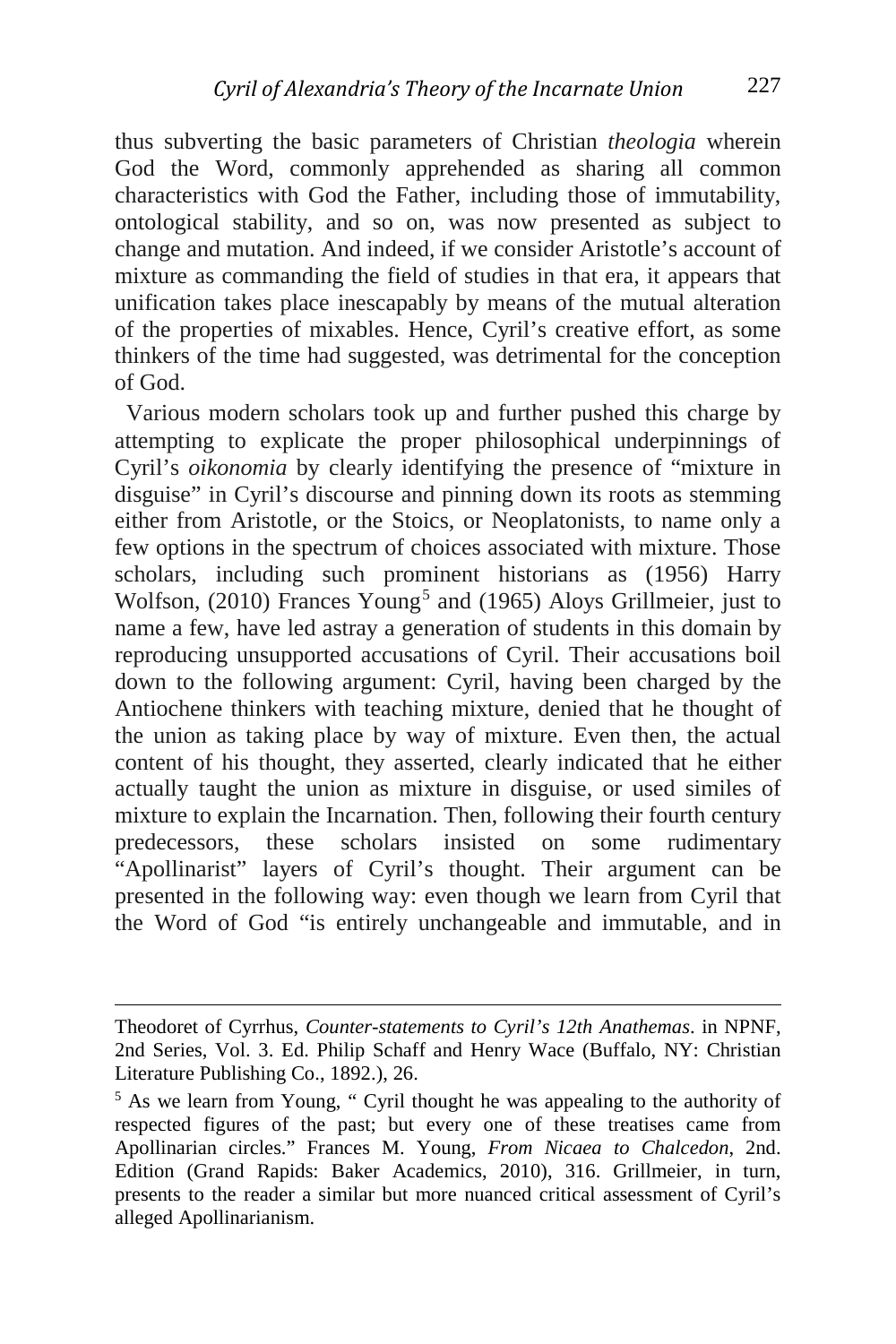accordance with the scriptures he abides ever the same,"[6](#page-4-0) we should not take these words at their face value, taking into account his Apolliarist background, so to say. When we hear from Cyril that the Word of God is immutable and unalterable "always," and that at the event of the Incarnation he remained "what he was" (καὶ οὕτω μεμενηκὼς ὅπερ ἦν), namely, God in nature and truth,<sup>[7](#page-4-1)</sup> we should also keep in mind that the union of divinity and humanity may not be effected without an introduction of a new and different whole endowed with a new set of qualities. If that requirement is not fulfilled, then what is effected instead is some sort of juxtaposition (παράθεσις or συνάφεια). However, Cyril argued, a mere juxtaposition of natures is not expressive of the structure and the constellation of elements of the ineffable union. He shared this contention with various Neoplatonist thinkers of his time. He argued that: "οὔτε μὴν κατὰ παράθεσιν τὸν τῆς συναφείας νοοῦμεν τρόπον (οὐκ ἀπόχρη γὰρ τοῦτο πρὸς ἕνωσιν φυσικήν)."[8](#page-4-2) In other words: a mere juxtaposition is no union at all. We can find a similar argument in Porphyry and Proclus.<sup>[9](#page-4-3)</sup> Hence, one may infer, the ineffable union (ἕνωσις) can only be attained through μίξις, since the contrary of παράθεσις is indeed μίξις. How does this affect the argument? Especially in the light of Cyril's earlier strong rejection of mixture wherein he insisted that "mixture" was indeed used by the Greek Fathers when, out of anxiety, they rushed to "declare extreme union" ("τὴν εἰς ἄκρον ἕνωσιν").[10](#page-4-4) Cyril's rendering of this and similar passages was to argue that the fathers used the word "mixture" "rather improperly and simply" ("ὡς ἐν καταχρήσει καὶ ἁπλῶς"), following Scripture which made use of such a word.<sup>[11](#page-4-5)</sup> We can infer from Cyril's words that the language of mixture may have, at best, a metaphorical significance and the fathers' conception of "extreme union" of natures (whatever this notion may entail) was incidentally and improperly

<span id="page-4-0"></span><sup>6</sup> Cyril of Alexandria, *Ep. 3 Nest.* in Edward Schwartz, ed. *Acta Conciliorum Oecumenicorum*: Tomus 1, Concilium Universale Ephesenum (Berlin: W. de Gruyter, 1927–30), 1.1.1, 35. 20. Translated by (2004) John A. McGuckin.

<span id="page-4-1"></span><sup>7</sup> Ibid., ACO 1.1.1, 35. 20.

<span id="page-4-2"></span><sup>8</sup> Ibid., ACO 1.1.1, 36. 16–17.

<span id="page-4-3"></span><sup>9</sup> See Richard Sorabji, *The Philosophy of the Commentators, 200-600AD*. Vol. 2: Physics (Ithaca; NY: Cornell University Press, 2005), 297.

<span id="page-4-4"></span><sup>&</sup>lt;sup>10</sup> Here Cyril was most likely referring to Gregory of Nazianzus' exclamations about the Incarnation: "Ὢ τῆς καινῆς μίξεως! ὢ τῆς παραδόξου κράσεως!" *In Theoph*. PG 36: 325. 33–34, and *In Sanct Pascha*. PG 36: 633. 50–51. 11 Cyril of Alexandria, *Contra Nest*. ACO 1.1.6, 22. 9–12.

<span id="page-4-5"></span>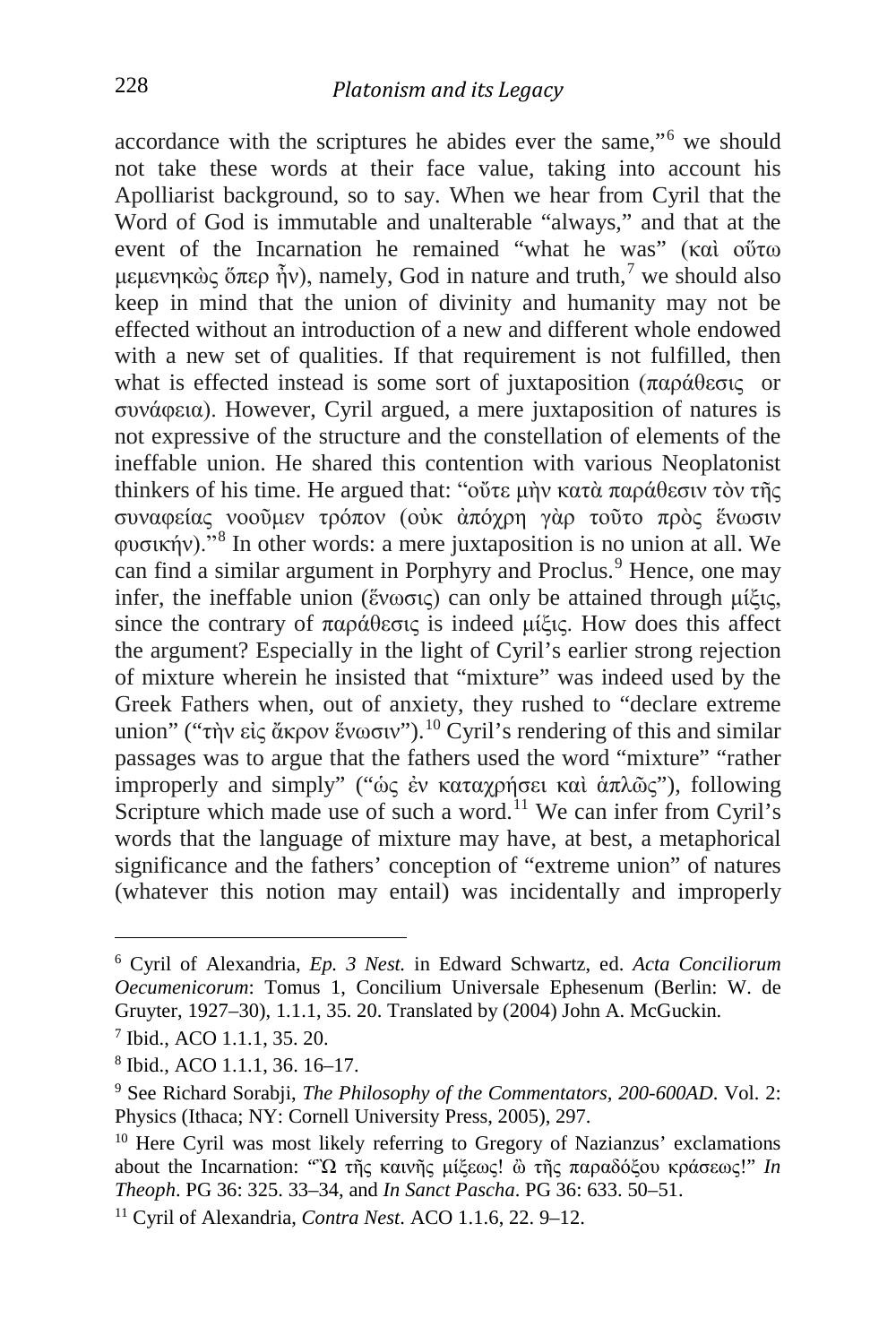designated as mixture; albeit, in another place Cyril would use some analogies of mixture and would further argue that a mere juxtaposition of natures is no union at all. May we, then, think that Cyril indeed taught mixture in disguise and his rejection of mixture represents a mere self-defense against the charges pressed against him by his adversaries?

 In the eyes of Cyril's accusers, the notion of mixture introduced into discourse may have jeopardized the integrity of Christian thought as far as it concerns God. Hence, they feared, the Word of God may be mistakenly understood as subject to change (i.e. alteration). However, as we will see shortly, a variety of theories of mixture circulated within philosophical circles at the time, including those that did not assume Aristotle's premisses. Some of those theories perhaps could have allowed Cyril to apprehend the union of natures in Christ as taking place immutably, so to say, at least not entailing change in the category of quality. In this light how should we understand Cyril's very subtle discourse on the Incarnation?

 My hypothesis is rooted in the assumption that Cyril had introduced to Christian discourse on the Incarnation a set of conditions established for "true affirmations" about Christ. I shall call Cyril's conditions—*I*conditions.[12](#page-5-0) These, I take, to be clearly expounded by the Alexandrian as the following: (a) divinity and humanity differ in kind; even so, in Christ they are unified; (b) the Word of God, the single subject of Christ, is "one and the same" before and after the Incarnation; (c) in the Incarnate state he is "out of both"—divinity and humanity; (d) the union of natures does not effect mutation or change in the Word of God (thus, the Word of God "becomes" Incarnate without altering his properties or undergoing any kind of change); (e) the human "nature" of the Word of God in his incarnate state is neither separate nor separable from the Word of God; (f) the ineffable union of natures is indivisible; (g) the union is indissoluble. These conditions constituted an axiomatic core of Cyril's theory of the Incarnation setting out the boundaries that distinguish true affirmations about the subject from erroneous ones and thus allowing Cyril to judge any particular Christological hypothesis as either representing a genuine "science of Christ," or as a deceptive mockery of Christian sophists. These *I*conditions, in my understanding of Cyril's thought, stemmed from his soteriology and not from any philosophical concerns, taking the truth

<span id="page-5-0"></span><sup>&</sup>lt;sup>12</sup> "*I*" here standing for the Incarnation.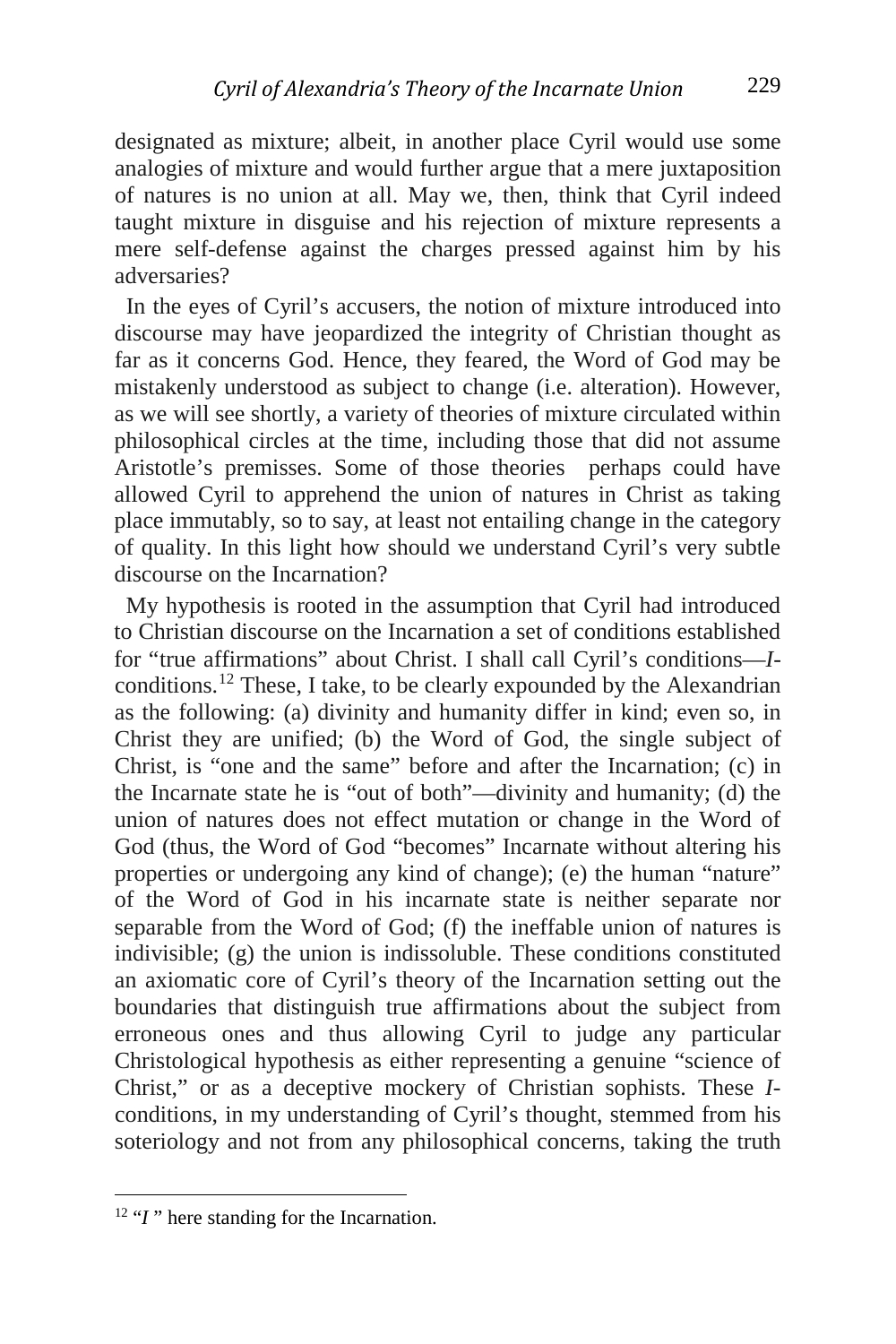of the Church's faith in salvation and not the issues of theoretical coherence and consistency as the end point of discourse. I should now note that there was no single theory of mixture, to my knowledge, in that era that would satisfy all these conditions. However, some theories may approximate to them to a greater or lesser degree and thus be potential candidates for pinning down the conceptual roots of Cyril's thought.

 A few notable conjectures introduced by scholars of our time should be mentioned here. For instance, H. Wolfson thought of "mixture with predominance," a concept that he found in Aristotle, as an underlying theoretical framework of Cyril's oikonomic thought.[13](#page-6-0) Indeed, Wolfson noted, Cyril should not be charged as teaching mixture *per se*. Rather, his conceptual approach relied on analogies of mixture. He argued that Cyril aimed to find a right analogy for the Incarnation that could function as an explanatory framework for the subject in hand. Now, if the structure of one object is discernible and isomorphic to the structure of a less well known object, analogical reasoning can help us arrive at the knowledge of the latter object whose discernibility is in some ways restricted. This lack of transparency of an object, therefore, does not immediately signify its complete ineffability. It can still be known and described analogically. And, as far as Cyril's conception is concerned, the analogy of mixture with predominance was, according to Wolfson, a proper theoretical framework that sustained Cyril's speculations about the Incarnate Union. Wolfson argued that while objecting to the use of such terms as "confusion," "mixture," etc., as inappropriate for the subject matter, Cyril still allowed the use of the term "composition" (σύνθεσις).<sup>[14](#page-6-1)</sup> He then concluded that Cyril's "composition" was simply union or mixture with "predominance" in disguise.

 Another conjecture was to tie Cyril's thought to Stoic conceptions. A passage concerning the suffering of Christ in his *Quod Unus Sit Christus* apparently supports this contention. There Cyril argued that the suffering of God the Word Incarnate:

i,

<span id="page-6-0"></span><sup>&</sup>lt;sup>13</sup> He noted that: "[n]o special name is given by Aristotle to this kind of union." Harry A. Wolfson, *The Philosophy of the Church Fathers*, Vol 1. *Faith, Trinity, Incarnation* (Cambridge: Harvard University Press, 1956), 379. As a matter of fact, Aristotle discussed untypical mixtures in his *On Generation and Corruption*. However, he neither named them, nor discussed them in depth. See Aristotle, *De Gen*, 238b.1-14.

<span id="page-6-1"></span><sup>14</sup> Wolfson, *The Philosophy*, 374–5.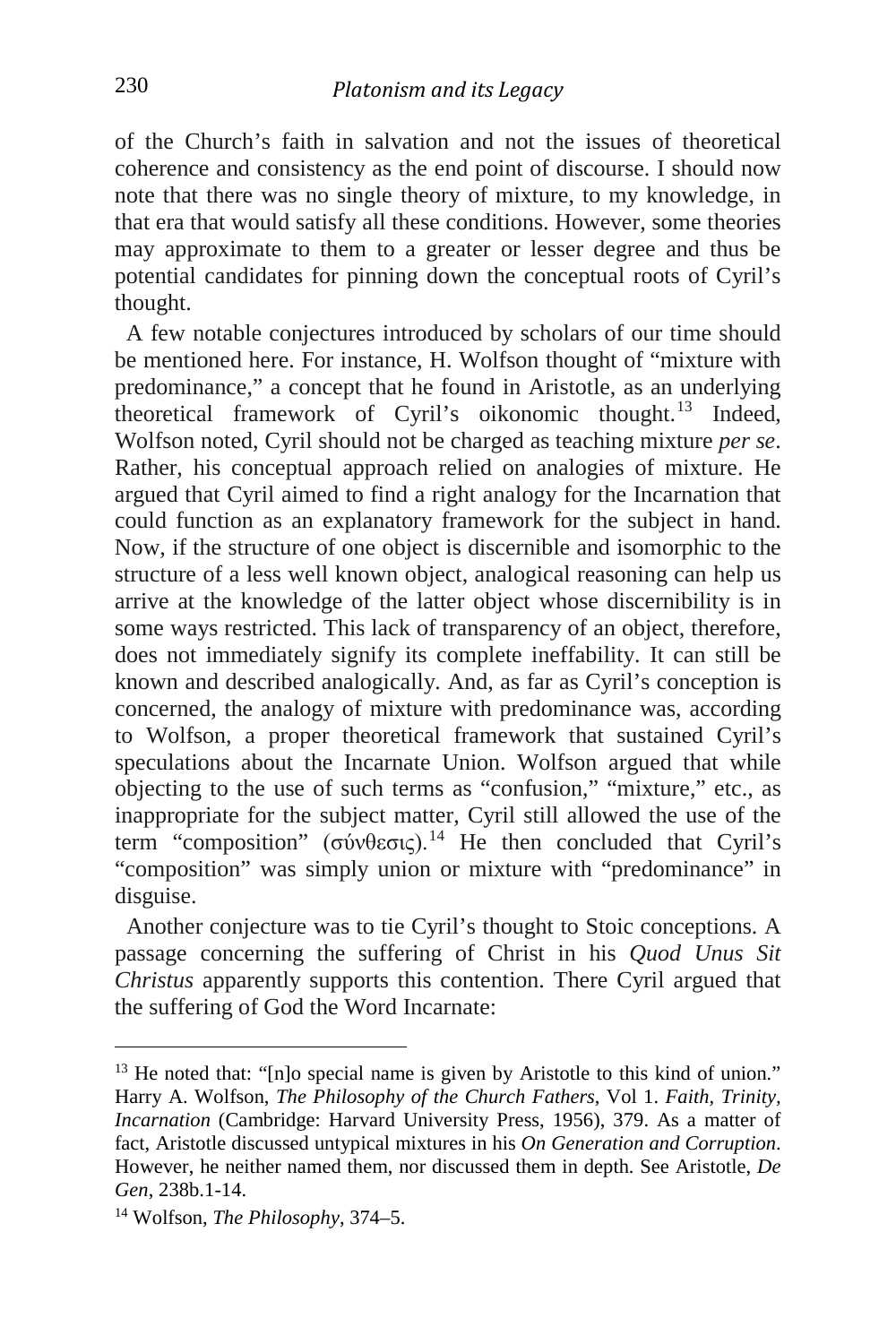is like iron, or other such material, when it is put in contact with a raging fire. It receives the fire into itself, and when it is in the very heart of the fire, if someone should beat it, then the material itself takes the battering but the nature of the fire is in no way injured by the one who strikes. This is how you should understand the way in which the Son is said both to suffer in the flesh and not to suffer in the Godhead<sup>[15](#page-7-0)</sup>

 From this we learn that iron receives fire into itself. While being affected by fire the iron loses its density (or hardness) and thus can be easily molded by the hammer, whereas the fire that is in the iron is in no way affected. The notion of one thing receiving "another" in this context can indeed be interpreted as a case of Stoic co-extension. Thus, the fire is "in" the iron not in the sense of being "in the receptacle," nor is it "in the subject" of the iron, being "added" to the iron as a new accident. Rather the fire simply passes through the iron being coextended with it. It is affected neither by the iron nor by the hammer. Thus, it acts without being acted upon. It preserves its substantial form without altering its properties. There is no change in the active ingredient.

 Alexander of Aphrodisias' report about Stoic mixture fully supports this inference. "Fire passes completely through iron with each of them preserving its own substance."<sup>[16](#page-7-1)</sup> Cyril then continued by saying that: "it is true that fire has conversed with materials which in their own natures are not hot, and yet, renders them hot since it so abundantly introduces to them the inherent energy of its own power."[17](#page-7-2) This transaction is indeed asymmetrical; no reciprocation takes place in this case. This appears very much similar to what we learned from the Stoics. Cyril then draws a parallel between fire and iron and the Incarnation claiming that: "surely, in an even greater degree the Word who is God can introduce the life-giving power and energy of his own

<span id="page-7-0"></span>i, <sup>15</sup> Cyril of Alexandria, *Quod Unus*. in G.M. de Durand, *Cyrille d'Alexandrie. Deux Dialogues Christologiques*. SC 97 (Paris: Éditions du Cerf, 1964), 776. 12– 18. Translated by (1995) John A. McGuckin.

<span id="page-7-1"></span><sup>16</sup> "ἀλλὰ καὶ τὸ πῦρ ὅλον δι' ὅλου χωρεῖν τοῦ σιδήρου λέγουσι, σώζοντος αὐτῶν ἑκατέρου τὴν οἰκείαν οὐσίαν*.*" Alexander of Aphrodisias, *De Mix*. 218. 1–2. Translated by (1976) Robert B. Todd.

<span id="page-7-2"></span><sup>&</sup>lt;sup>17</sup> "εί γάρ ἐστιν ἀληθὲς ὅτι ταῖς ὕλαις ὁμιλῆσαν τὸ πῦρ, καίτοι θερμὰς οὐκ οὔσας αὐτὰς κατ' ἰδίαν φύσιν, ἀποφαίνει θερμάς· ἐνίησι γὰρ καὶ μάλα πλουσίως αὐταῖς τῆς ἐνούσης αὐτῷ δυνάμεως τὴν ἐνέργειαν." Cyril of Alexandria, *Quod Unus.*  177. 30–34.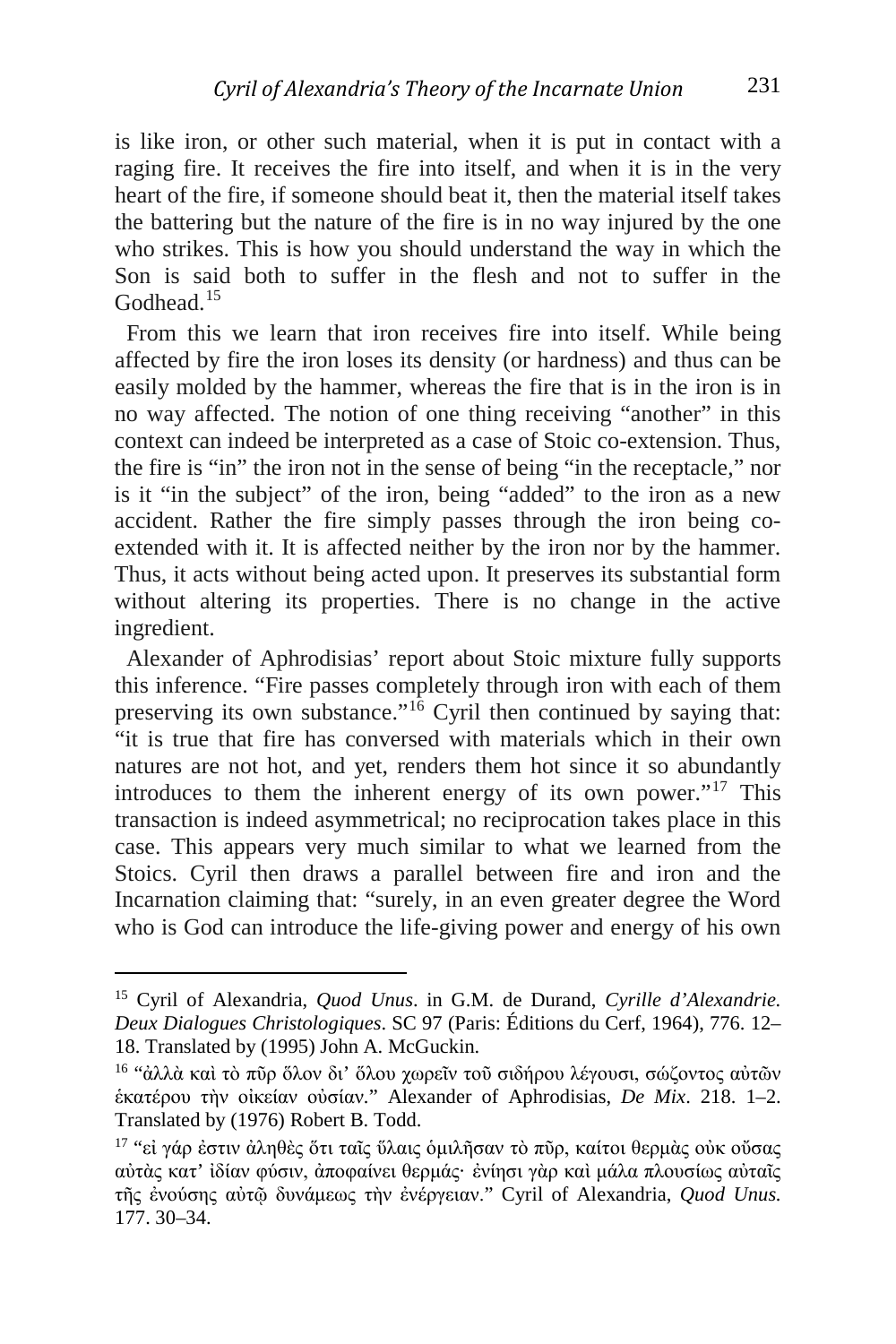self into his very own flesh."[18](#page-8-0) One can then make an analogical inference and say that as the fire unites un-confusedly and unchangeably with iron, so does the Word and the flesh unite in the Incarnation. We may then conclude that this analogy was most likely associated with the Stoic theory of mixture (κρᾶσις). More significant is the fact that this Stoic conception of mixture did not entail change or destruction of the ingredients in the mixture. And indeed the ingredients fully preserved their actual status in the mixture.

 Other contemporary scholars, in turn, have argued that, though Cyril explicitly repudiated the conception of mixture in regards to the natures in Christ, he nevertheless allowed the qualities of natures to intermingle. And indeed, we have one passage in Cyril that apparently supports this conjecture. The context in which the passage is found is Cyril's example of a mother who gives birth to a child. Cyril argued that the child is a compounded creature made of soul and body. The mother, properly speaking, gives birth to the flesh, the soul being supplied by God. Nevertheless, she is said to be a mother of the child rather than the "flesh-mother." The meaning of the passage is that the child is one thing out of two diverse factors that are: "concurring, as it were, into a natural unity, and each mingling its specific and proper characteristics with the other."[19](#page-8-1) John McGuckin's rendering of this passage apparently ties Cyril's thought to some thinkers of whom we learn from Plotinus, namely those who insisted that mixture entails the union of the *propria* of natures but not natures *per se*. McGuckin noted that: "the Antiochenes accused Cyril on this point of mixing up the natures indiscriminately." However, he argued, ἀνακίρναμαι: "refers to the *propria*: he [Cyril] is not teaching a mixed nature but rather shared characteristics: the doctrine of the *communicatio idiomatum* or exchange of properties."[20](#page-8-2) It is interesting to note that this conjecture may not appear immediately cogent, as one may indeed ask about the possibility of the natures remaining what they are if their qualities experience some kind of mutual alteration. They then must, using

<span id="page-8-0"></span><sup>18</sup> "Πῶς οὐ μᾶλλον ἐνίησι Θεὸς ὢν ο Λόγος τῇ ἰδίᾳ σαρκὶ τὴν ζωοποιὸν ἑαυτοῦ δύναμιν καὶ ἐνέργειαν, ἑνωθεὶς αὐτῇ καὶ ἰδίαν αὐτὴν ἀποφήνας, ἀσυγχύτως καὶ ἀτρέπτως καὶ καθ' ὃν οἶδε τρόπον αὐτός." Ibid., 777. 34–37.

<span id="page-8-1"></span><sup>19</sup> "συνδεδραμηκότων δὲ ὥσπερ εἰς ἑνότητα φυσικὴν καὶ οἶον ἀνακρινάντων ἀλλήλοιν ὅπερ ἂν ὡς ἴδιον ἑκατέρωι προσῆι*.*" *Ep. ad Monachos*. ACO 1.1.1, 15. 32–3. Translated by (2004) John A. McGuckin.

<span id="page-8-2"></span><sup>20</sup> John A. McGuckin, *Saint Cyril of Alexandria and the Christological Controversy* (Crestwood, NY: St. Vladimir's Seminary Press, 2004), fn. 3, 252.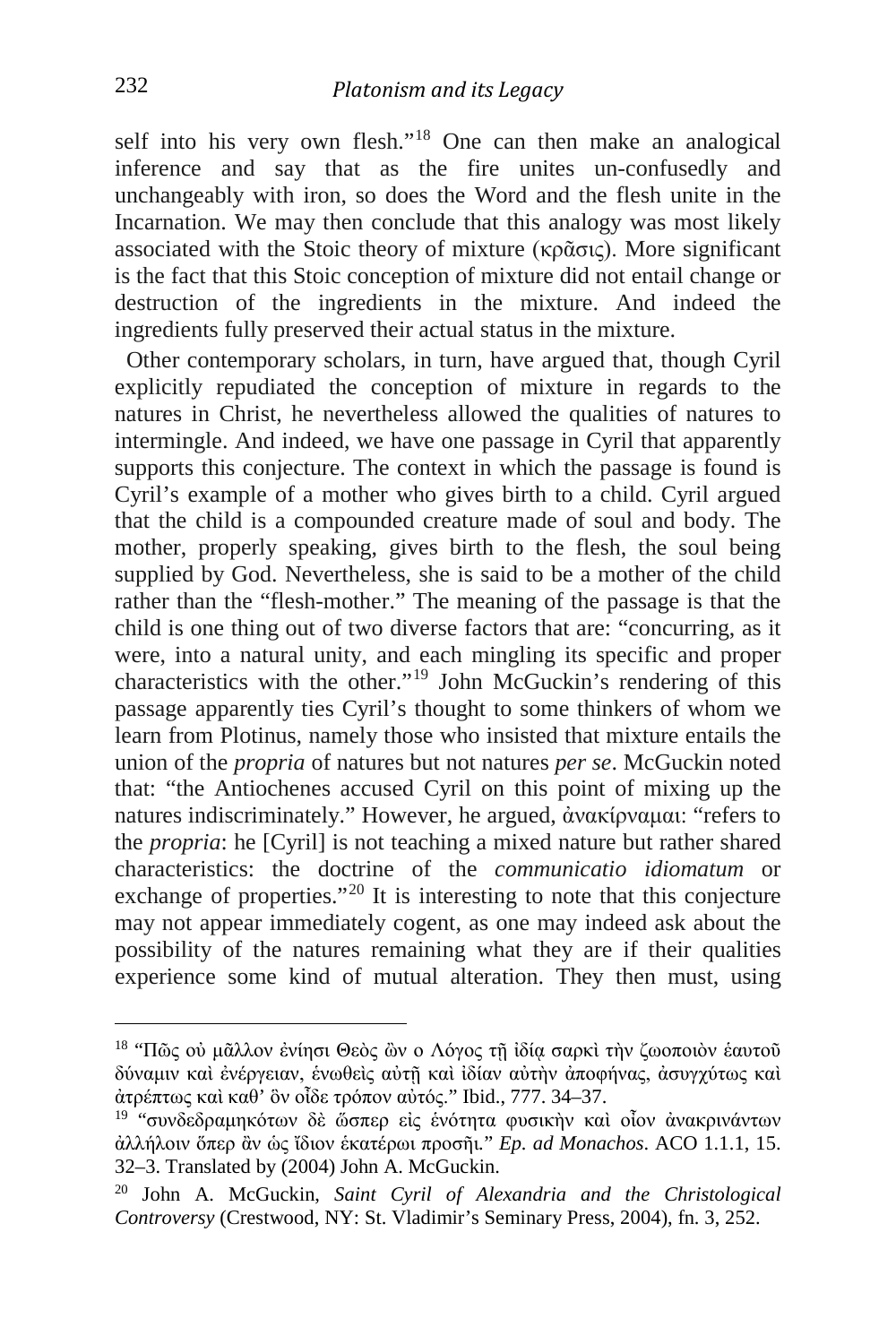Aristotle's metaphor, "corrupt each other's excess,"<sup>[21](#page-9-0)</sup> while a new shared quality is being introduced. Even so, this rendering of mixture was historically significant and influential at the time. Thus, we may assume, Cyril might have been acquainted with this theory. In any case, we may not immediately rule it out.

 We can see from the above examples that a crucial theological point associated with the use of the notion of mixture was to preserve divine immutability and ontological stability. If we phrase it in theological terms we may say that Christian oikonomic thought should correlate with, and be supportive of, Christian *theologia*. Indeed, the Word of God (*qua* God) should not be thought of as subject to change and serial order, even after the event of the Incarnation. This also entails that the Word of God should not lose his omniscience and the efficacy of His power should not be quenched. His divine nature must not be understood as subsisting in the union in a merely potential state. Finally, we should not be dismissive of Cyril's continuous insistence on preserving the unity of the subject of Christ. The Word of God is the sole subject (both for existence and of predication) of Christ. Therefore, a new *tertium quid* resulting from the alleged mixture must be instantly ruled out as totally impermissible. How is it then possible for two natures to come-to-be-one without effecting a new set of qualities, suffering alteration, and – ultimately – introducing a new subject? What kind of mixture would it be? A more general question in this context concerns the nature of mixables. What kind of things mix in the first place and what is mixture in general?

 According to Aristotle, the subject of mixture proper concerns the physics of our sublunar region. When exploring the most foundational features of sublunar natures he attempted to elucidate the ways certain material ingredients of this region enter into a relation and combine so as to create a new "like-parted" (ὁμοιομερές) or uniform material entity. Aristotle's account of mixture was premised upon the assumption that in the physical world bodies join one another in a way that allows for the product of such a "joint venture" to be a new material entity with a new set of properties. This "joint venture" implied a mutual contact and change of bodies, or of their properties, or of both.

 According to Aristotle, only like-parted bodies of our sublunar realm mix. He insisted that "the mixture ought to be uniform (ὁμοιομερές)

<span id="page-9-0"></span><sup>21</sup> Aristotle, *De Gen.* 334b.10-11.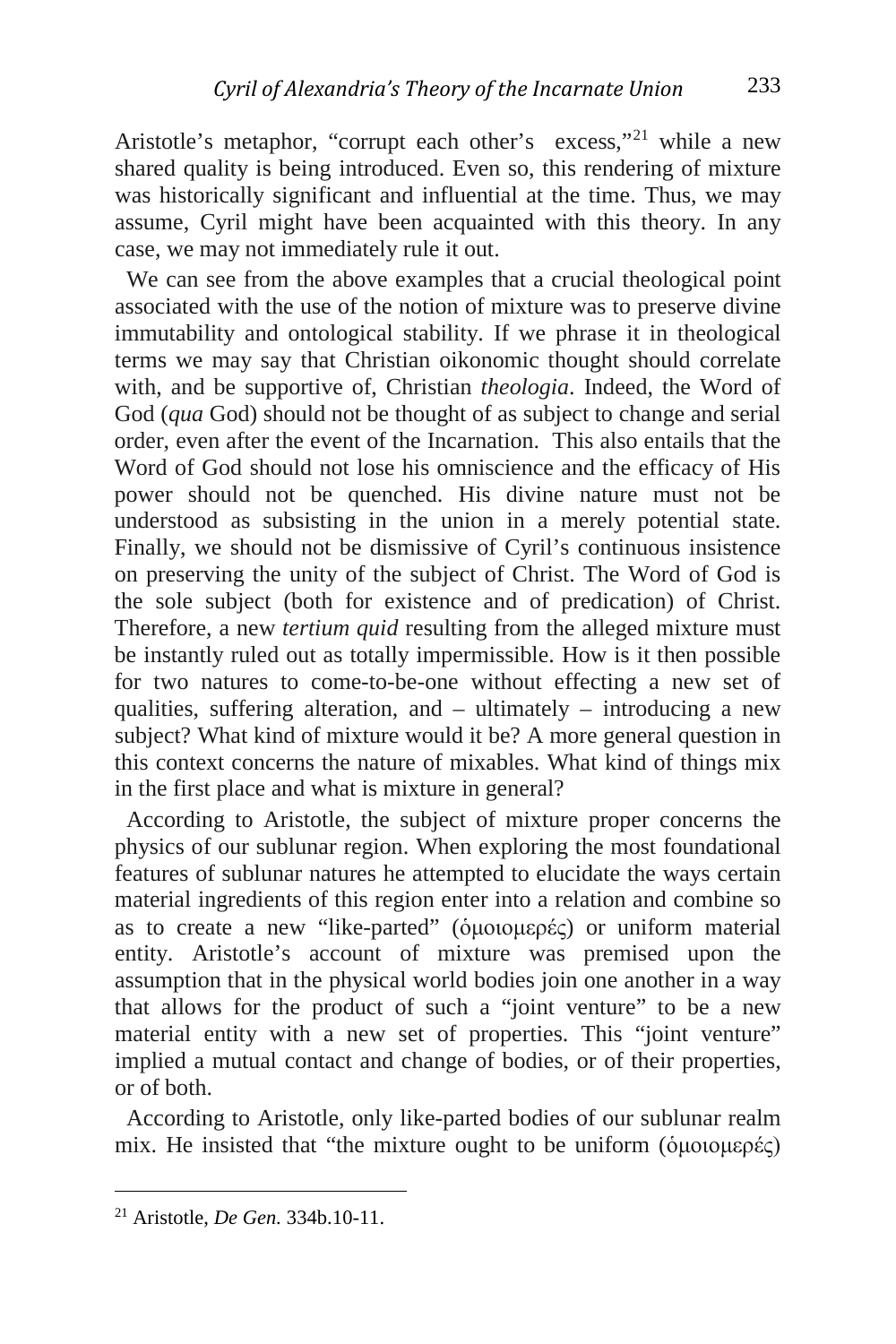throughout."[22](#page-10-0) Thus, any part of water is water since any part of the mixture is the same as the whole or total sum. Aristotle denies the possibility of mixing non-uniform things. For instance, "like-parted" material things (i.e. flesh, bones, blood, etc.) cannot mix with "unlikeparted" things (e.g. a bone cannot mix with an eye). Neither will "unlike-parted" things mix with each other. We also learn from Aristotle that the ingredients of mixture reciprocate (ἀντιστρέφει) by both acting and being acted upon to effect a mutual alteration of the properties of the ingredients. This, by implication, requires the ingredients to have the same matter  $(\tilde{\nu}\lambda\eta)$ .

 In another place, Aristotle speaks of the ingredients as being of the same kind (τοιούτῳ μικτόν) so that they can be both agent and patient and thus act on each other reciprocally.<sup>[23](#page-10-1)</sup> Hence, again only material entities can be acted upon for an effect (πάσχειν). On the contrary, immaterial things cannot mix with material ones. For instance, intellectual entities that are ἄνυλα cannot mix with bones. When the ingredients of mixture reciprocate, showing the balance between their active powers (i.e. equilibrium): "each changes from its own nature into the predominant ingredient (τότε μεταβάλλει μὲν ἑκάτερον εἰς τὸ κρατοῦν ἐκ τῆς αὑτοῦ φύσεως), without, however, becoming the other but something between the two with common properties (ἀλλὰ μεταξὺ καὶ κοινόν)."[24](#page-10-2) The result of mixture is, therefore, a genuine *tertium quid* with a new set of properties. Hence, the mutual alteration of properties is required for mixables. Their change results "in a dominant state that is 'in between and common to both'."<sup>[25](#page-10-3)</sup> In another place Aristotle also argued, as we have mentioned above, that the ingredients: "mix and destroy one another's excess."[26](#page-10-4) Hence, a certain proportion or ratio of qualities is achieved in the process of mixing through the alteration of qualities of the constitutive ingredients. In addition, he argued that: "those agents are capable of admixture which

<span id="page-10-0"></span><sup>22</sup> Ibid., 328a.10–11.

<span id="page-10-1"></span><sup>23</sup> Ibid., 328b.21.

<span id="page-10-2"></span><sup>24</sup> Ibid., 328a.29-31.

<span id="page-10-3"></span><sup>&</sup>lt;sup>25</sup> An excellent exegesis of Aristotle's passage can be found in Dorothea Frede, "On Generation and Corruption I.10: On Mixture and Mixables." in Frans de Haas and Jaap Mansfeld, *Aristotle's On Generation and Corruption I*, SA XV (Oxford: Oxford University Press, 2004), 295.

<span id="page-10-4"></span><sup>26</sup> "διὰ τὸ μιγνύμενα φθείρειν τὰς ὑπεροχὰς ἀλλήλων." Aristotle, *De Gen*. 334b.10–11.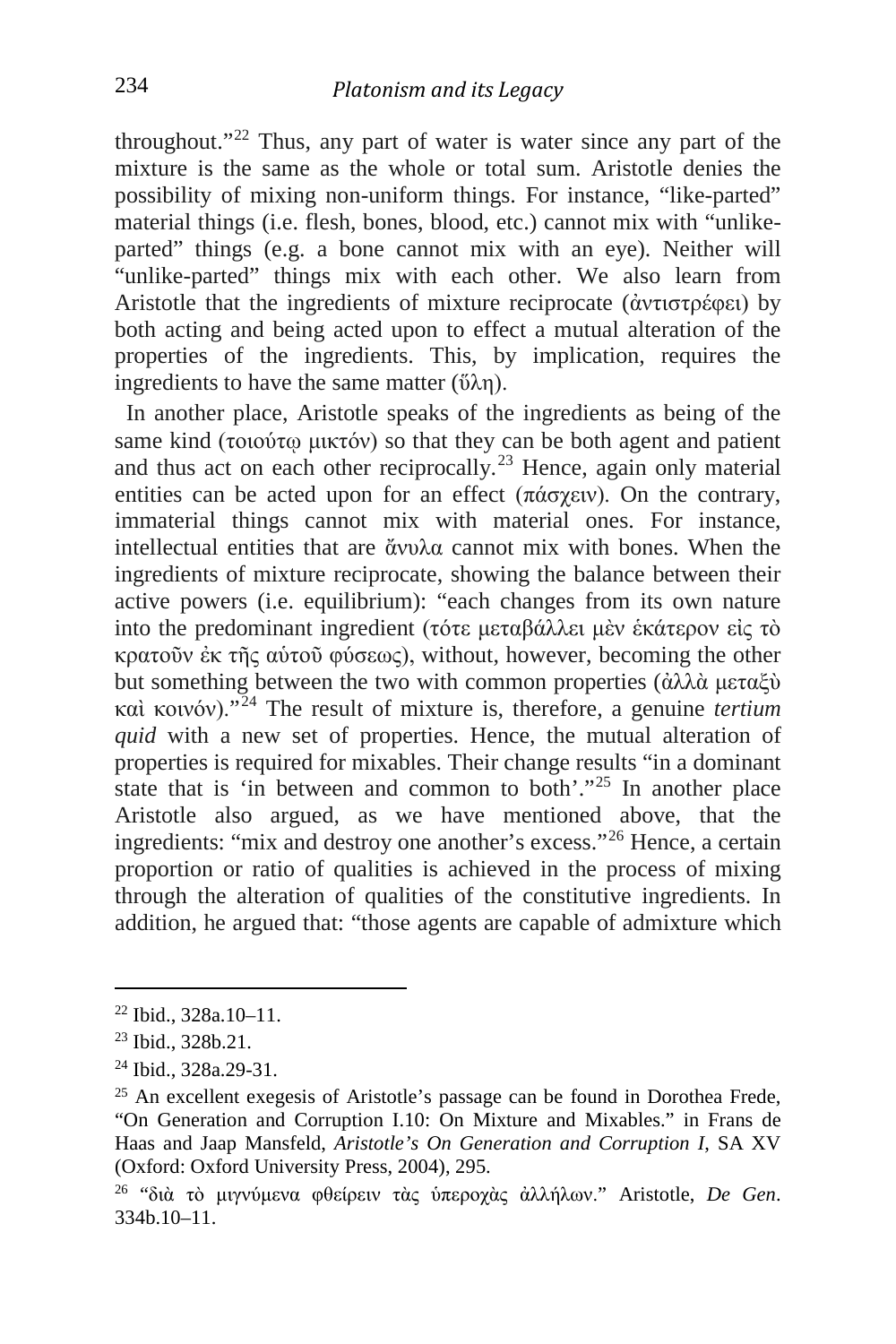show contrariety, for these can be acted upon one another."<sup>[27](#page-11-0)</sup> Thus, they must be of the same in genus and differ from each other in species. But the product of mixture is uniform through and through. It has a single form which marks it off. The conclusion he arrived at was that: "divisible and susceptible materials whose form is easily modified are capable of mixture."[28](#page-11-1) He, moreover, argued, that the ingredients exist in the mixture potentially and can be recovered upon the dissolution of the mixture.

 Aristotle's theory of mixture in its pure form, as we may infer, can barely function as the simile of the Incarnate union, at least as far as Cyril's theory is concerned. The scope of its application concerns material entities; it entails homogeneity of the ingredients and involves change and potentiality. Hence, there is a low degree of isomorphism between Aristotle's mixture and Cyril's ineffable union. This is perhaps the reason why Wolfson had to retract mixture *per se* and, instead, used some dubious cases of predominance as formative for Cyril's doctrine. Even so, we should keep in mind that in Cyril's lifetime Aristotle's theory for the most part commanded the field of studies. All theories of mixture were in some ways measured against Aristotle's pattern.

 Nevertheless, this conjecture of Aristotle about the nature and fate (upon the dissolution of mixture) of mixables did not find full support in all philosophical quarters. Soon the Stoics would lift up Aristotle's restrictions for mixables and argue that all entities are material, including God. They inferred from this that, more or less, everything can mix with everything, with the exclusion of things that do not exist (or have a material being) but subsist (i.e. time, place, void and sayables).<sup>[29](#page-11-2)</sup> Those subsisting things indeed cannot mix with material things or each other. Moreover, the Stoics disagreed with Aristotle's classification of beings. According to Aristotle, only primary substances can subsist on their own. These substances include bodies. On the contrary, all other things that are either "of the subject" or "in the subject," all things that are either predicated of or subsist in the subject cannot exist on their own. They are inseparable from the subject. And only material subsisting things can mix with material

<span id="page-11-0"></span> $27$  Ibid., 328a.31-3.

<span id="page-11-1"></span> $28$  Ibid., 328a.35–328b.1.

<span id="page-11-2"></span><sup>29</sup> See John Sellars, *Stoicism* (Berkeley: University of California Press, 2006), 62– 5.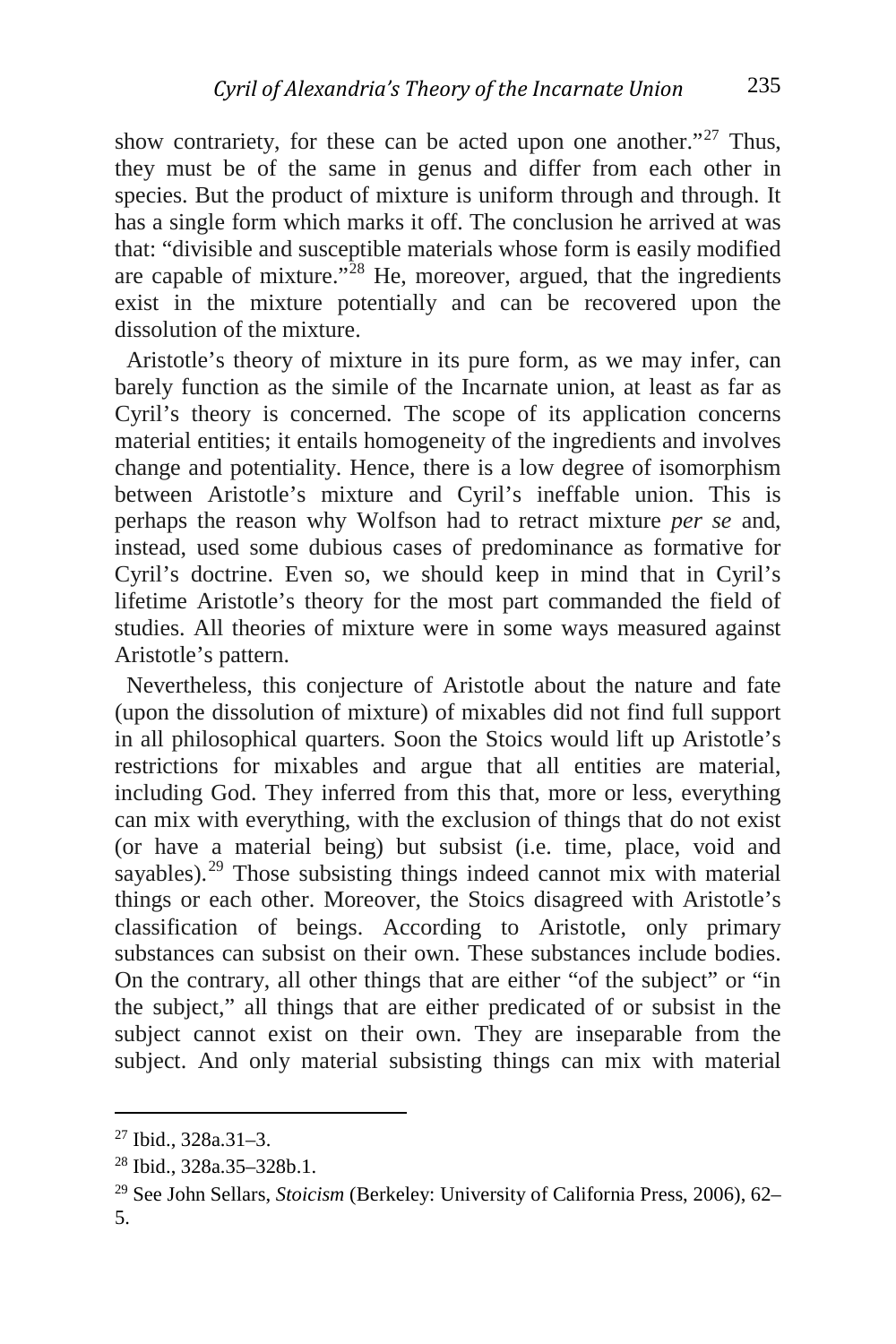subsisting things. In other words, properties of subjects cannot mix with material being or each other. The new schema of the Stoics reclassified things that, according to Aristotle, do not exist on their own right, into existing material entities, including such things as heat or odor and other inherent properties of the subject. For instance, if iron is classified as body and heat as quality by Aristotle, this classification loses its significance in Chrysippus as both iron and heat are material things that can enter into a relation with each other. Κρᾶσις occurs in this case just between these things that indeed can exist on their own and can be mutually coextended. Hence, the iron can mix with the heat, soul with body, God with body, etc.

 The Stoics, moreover, argued that two bodies can achieve mutual coextension and thus mix while preserving themselves and their qualities in the mixture. This concerns even the cases of bodies that are unequal in bulk. This is indeed quite interesting for our research. Alexander of Aphrodisias' report provided us with some examples used by the Stoics. For instance, of an incense: "which, though attenuated when incinerated, preserves its own quality over a very large expanse,"[30](#page-12-0) and of gold which, being mixed with other chemicals, is spread and cannot be reached by a hammer. They evoked the notion of mutual help to explain how the ingredients facilitate mutual co-extension and presumably remain what they are, their qualities being also unaltered. "For in this way also the cup of wine is mixed with a large amount of water and helped by it to such a great extension."<sup>[31](#page-12-1)</sup> As Robert B. Todd noted, this "cooperative causation" explains how bodies of unequal bulk extend through one another. $32$ 

 All mixtures represent the case in which an active ingredient pervades (διήκειν) or passes through (χωρεῖν) the passive ingredient thereby mixing with it and giving it a degree of cohesion (though being unequal to the passive ingredient in bulk). Hence, there is no mutual alteration of properties involved, the interaction between the ingredients being asymmetrical: an active ingredient pervades the passive one and gives it a degree of unity and cohesion. Even so, the passive ingredient does not change its nature at the result of being shaped by the active ingredient. It remains what it was but receives a

i,

<span id="page-12-0"></span><sup>30</sup> Alexander of Aphrodisias, *De Mixt.* 217. 16–17*.* 

<span id="page-12-1"></span><sup>31</sup> Ibid., 217. 31–32.

<span id="page-12-2"></span><sup>32</sup> Todd, *Alexander of Aphrodisias On Stoic Physics: A Study of the De Mixione* (Leiden: Brill, 1976), 39.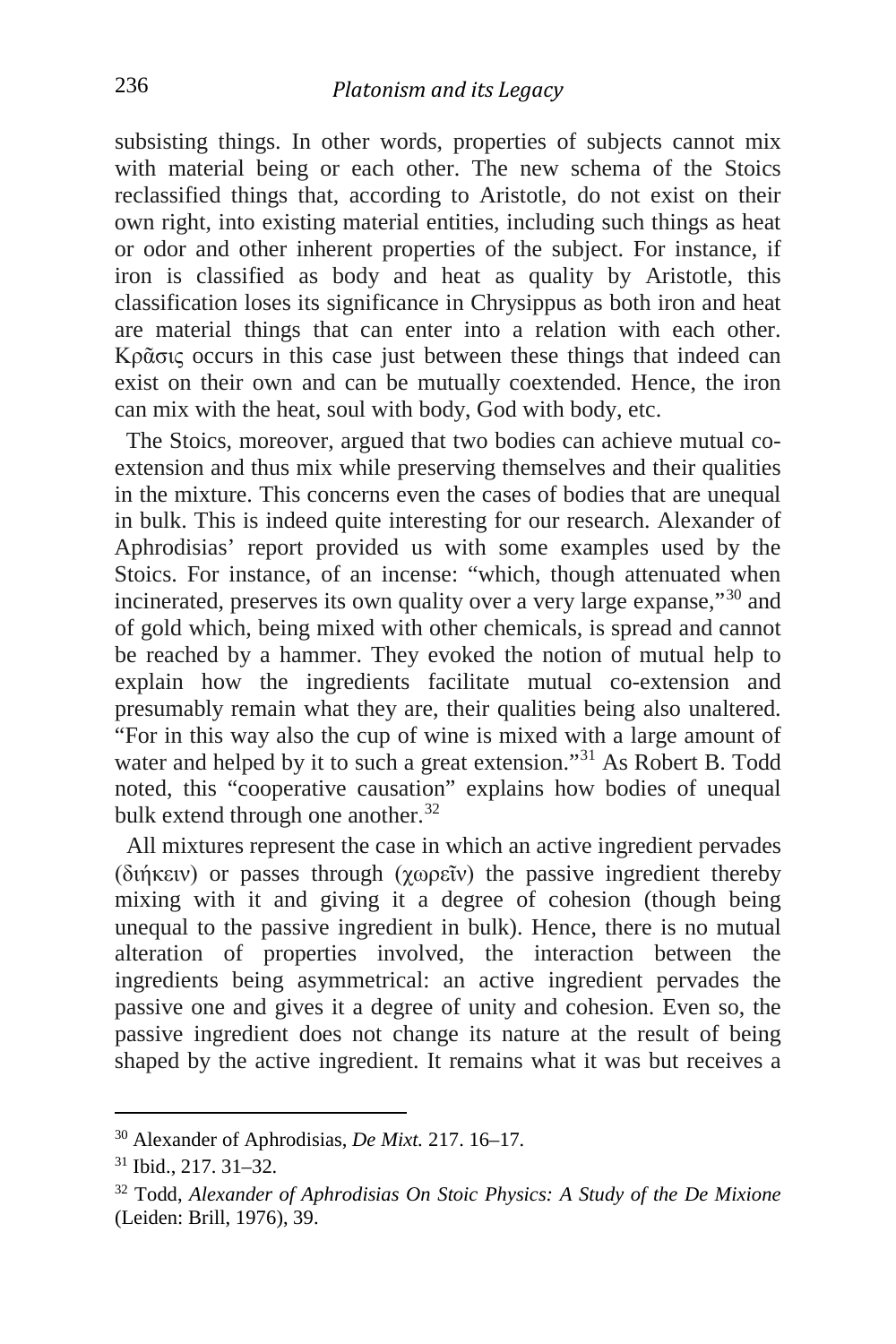degree of cohesion (whatever this may signify). Moreover, it is said that "mixture" or "blending" requires both ingredients to exist on their own and allows for mixture to be dissolved. Since the Stoics did not recognize Aristotle's dichotomy of actuality and potentiality (ἐνέργεια and δύναμις), they allowed ingredients to remain in the state of actuality in the mixture, thus preserving their nature and qualities.

 It should be noted again in this context that, according to the Stoics, all material entities are homogenous, at least on the grounds of their materiality. Thus, though mixables may have different status in the schema of beings, they, nevertheless, preserve a certain homogeneity. This homogeneity, ultimately, sets out a necessary and sufficient condition for mixture to be effected. What about things that are totally heterogenous? What about the possibility of mixing material and intellectual entities? This possibility will soon be fully substantiated by some of the Neoplatonic philosophers. The creative input of Plotinus should especially be noted in this context.

 Plotinus took the major problematic associated with mixture from the Stoics. He targeted their main contention associated with the notion of co-extension. In Plotinus' view the major issue associated with the mixture of bodies through co-extension was connected with the possibility of their division and thus disintegration.<sup>[33](#page-13-0)</sup> He, moreover, argued that an interpenetration and co-extension of bodies cannot account for the increase in magnitude of the combined product since a body that goes through another body does not occupy any additional space.<sup>[34](#page-13-1)</sup> Plotinus then aimed to explain the possibility of the complete transfusion of bodies (τῆς δι'ὅλων τῶν σωμάτων κράσεως) that does not result in disintegration of its ingredients, and accounts for the increase of magnitude. He posited the following dilemma: if there is no interpenetration or going through and through, the bodies must occupy two different places. Hence, the bodies are juxtaposed and no new likeparted body is produced. Therefore, no mixture is effected. On the contrary, if two bodies go through and through, the result is division at every point and thus a mutual destruction (i.e. confusion). Again, no mixture is effected in this case. His solution to the dilemma was that if a quality of one body penetrates the other body, it does not effect division, mixture proper is effected, and the ingredients of mixture are fully preserved in the new whole. However, apparently no increase of

<span id="page-13-0"></span><sup>33</sup> Plotinus, *Enn.* 2.7.2, 32–33.

<span id="page-13-1"></span><sup>34</sup> Ibid., 2.7.1, 17–20.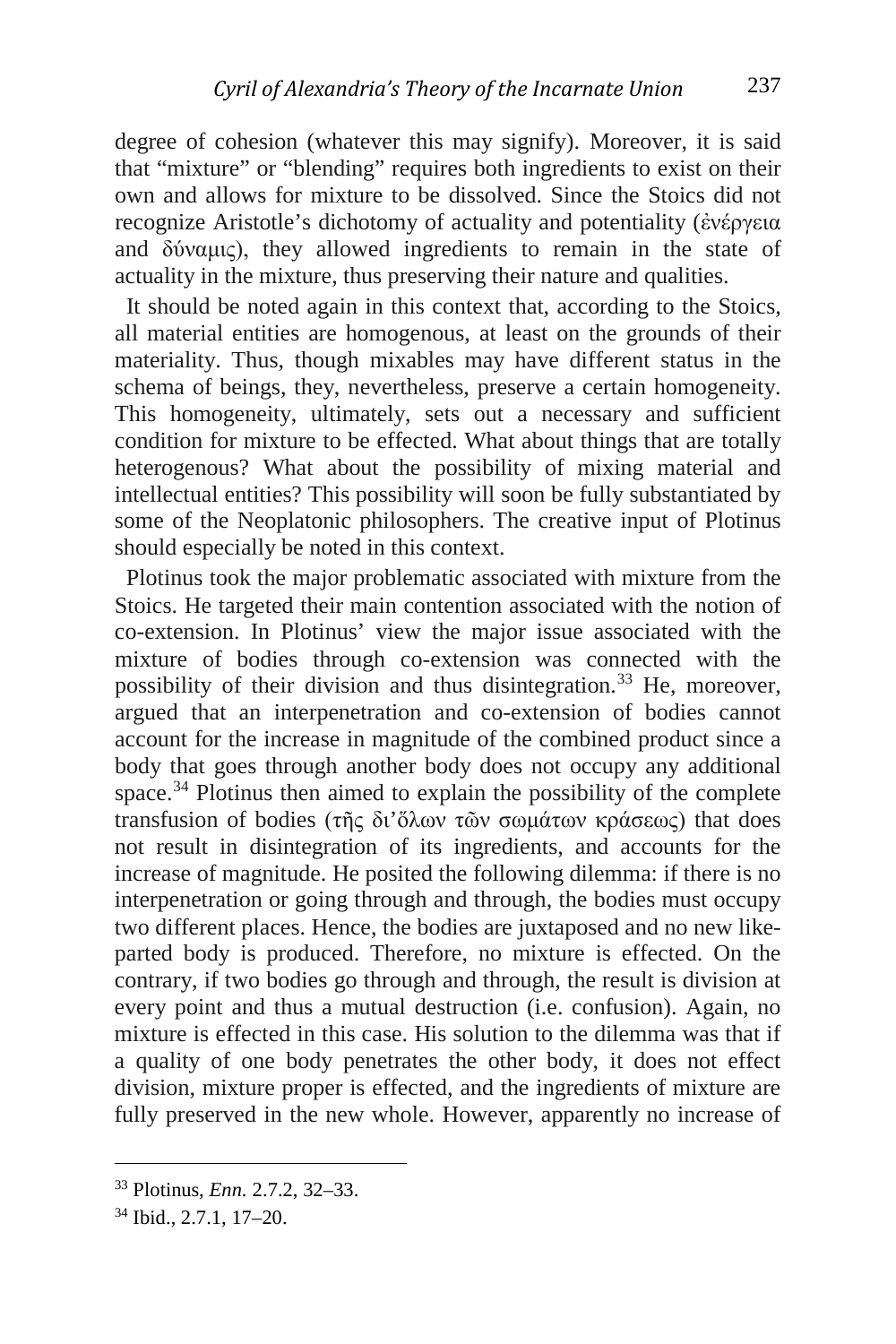magnitude results from such an interpenetration since a quality is immaterial and, therefore, has no extension and occupies no space.

 But, as we know, Plotinus argued that mixture takes place via bodily interaction, and through what is communicated to the substance (he used the example of papyrus soaked with water) there comes about a qualitative increment (as papyrus "comes-to-be wet"), the increase of magnitude is also somehow effected (i.e. the papyrus becomes larger in bulk). The result is indeed κρᾶσις δι' ὅλων that allows for the increase of magnitude without division and disintegration. But how is this possible? To answer that question Plotinus reframed the conceptions of matter and bulk and suggested that since both matter and qualities are immaterial, that which is added to the substance by means of the mixture must be a quantitative increment.<sup>[35](#page-14-0)</sup> As a result, a change in the category of quantity is effected. The body of papyrus is penetrated by, and coextended with, the quality of wetness. However, a new quantitative increment is also acquired (i.e. the body of papyrus extending in bulk). Plotinus thinks of it as just another quality (something like that of being extended in space), which is again immaterial. Therefore, both qualities (i.e. of wetness and of being extended and having a bulk) penetrate the body of the papyrus.<sup>[36](#page-14-1)</sup>

 Now, how is it that an immaterial "quality" coextends with bodies? Does "co-extension" in this context have a merely metaphorical significance since that which is immaterial and has no extension cannot be said to "extend" over something? In Plotinus' metaphysics this question is really about the possibility of an intellectual entity being present to the compounded entities of this sublunar realm. Indeed, intellectual entities are omnipresent but their presence is limited by the capacity of the participants to receive them. As we can see, here the language of mixture is extended to certain properties of bodies or to immaterial entities. Even so, the sphere of application of the conception of mixture is still restricted to our sublunar realm.

 However, other thinkers extended an application of the conception of mixture so as to include other levels, including those of the fixed start ascending all the way to the super-cosmic level. For instance, Plato spoke of the world soul as being a mixture of divisible and indivisible kinds of being, of sameness and difference. $37$  The talk about mixture

<span id="page-14-0"></span><sup>35</sup> Ibid., 2.7.2, 30.

<span id="page-14-1"></span><sup>36</sup> Ibid., 2.7.2, 12-15.

<span id="page-14-2"></span><sup>37</sup> Plato, *Tim*. 34b10.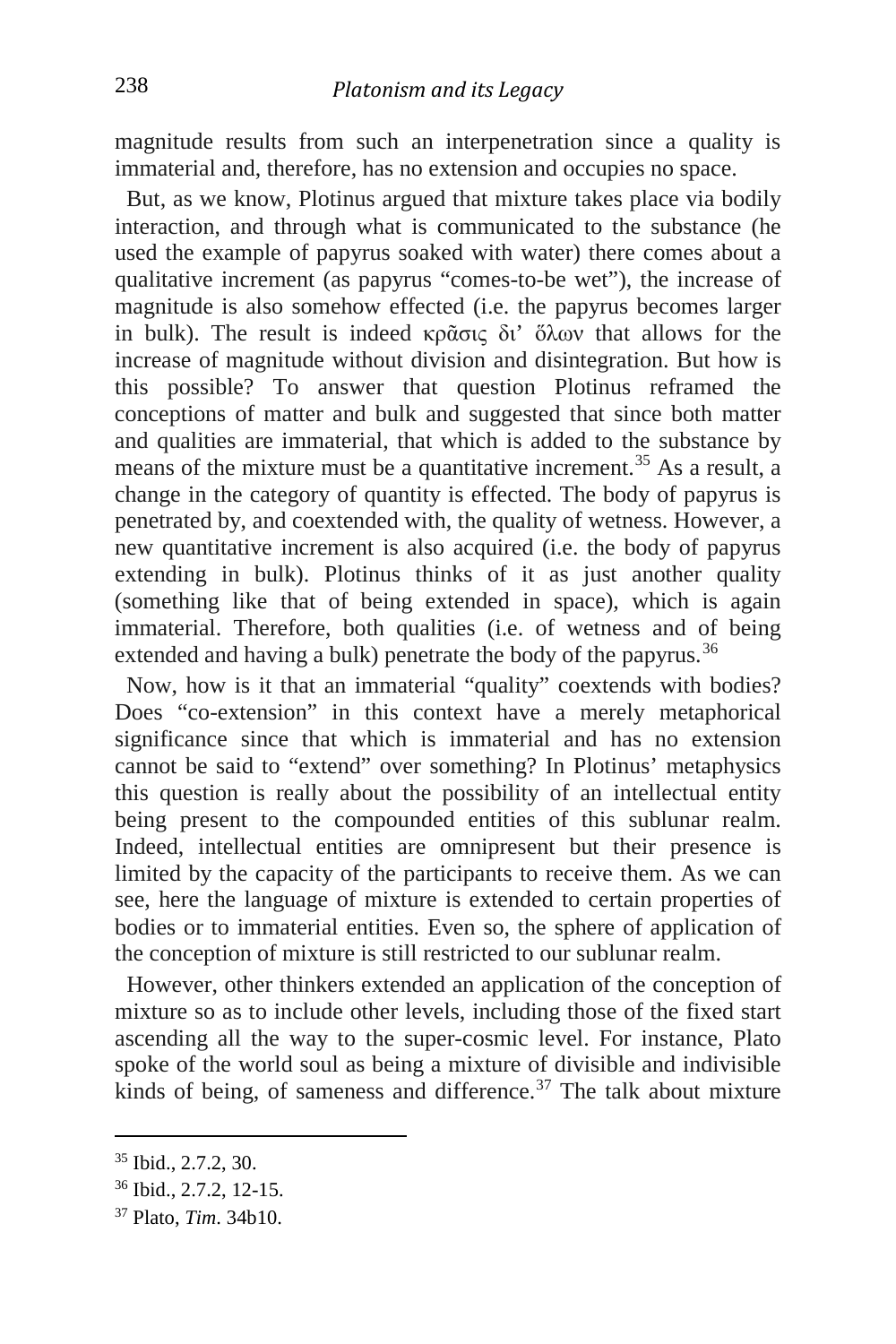was also typical of the Neoplatonist commentators when they tried to exegete Plato's *Timaeus*. Ultimately, any compounded or internally differentiated being could have been expressed through the language of mixture. That was to juxtapose them with simple and pure entities, designated as "unmixed" and uniform.

 Another parallel discourse that involved compounded things utilized the notion of unification and spoke of all beings as participating in the One and thus receiving their portion of unity. Meantime, unification was assumed to take place on both the intellectual and material plains. In other words, intellectual things may partake in the One, while material things may participate in the One and in things unified and situated in the super-cosmic planes so as to share in them while being enclosed in the material body. Thus, the language of unity (ένὸς), unification (ἕνωσις), and of things unified (τὸ ἡνωμένον), extensively utilized by various Neoplatonic thinkers, was also expressive of unity and unification. I think this Neoplatonic discourse was formative for Cyril's theory of the union of natures. I suggest that, if we aim to shed light on Cyril's foundations so as to explicate the philosophical underpinnings of his thought, especially as far as it concerns the ineffable union, we must look in this direction.

 Let us sum up the argument so far. If we follow Aristotle's conjectures we may assume that only certain material entities can mix. However, a brief review of post-Aristotelian developments of the theories of mixture leads us to a different conclusion. From the time of Aristotle and up to the 5th century different thinkers representing competing schools of philosophy, moved on to remove Aristotle's restrictions for mixables. What is more, the entire scope of the notion's applicability was extended way beyond its original boundaries. It is my contention that by the 5th century AD the notion of mixture had turned into a trope capable of expressing unification. It thus had departed far from the original Aristotelian source. Even so, Aristotle's theory was still considered capable of explaining the unity of material things. However, in its more general application, the notion of mixture was thought of as also unifying bodies with qualities, qualities with qualities, soul with body, god with body, god with soul, etc., thus allowing mixture to take place at various levels. There is an ascending level of complexity for mixtures starting with the simple bodies, proceeding to the level of like-parted material compounds, unlikeparted bodies, living organisms, souls, and ending with celestial beings, and allowing of mixture between these different levels. What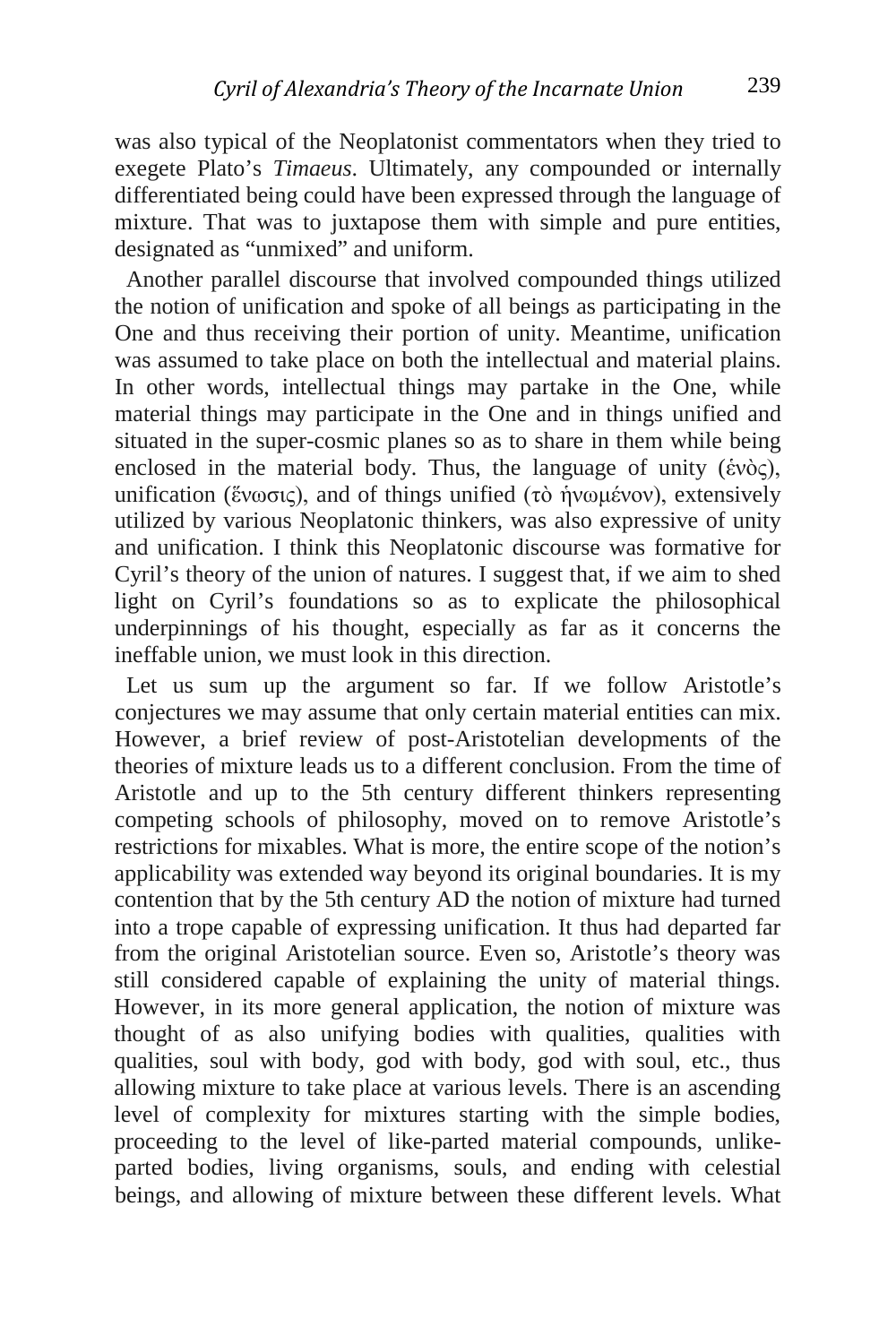was left of Aristotle's theory of mixture in all of this is the mere "notion of unification." It thus seems likely that the notion of mixture had eventually become a trope, and simply the means of expressing unity. It could, therefore, have been considered analogically as isomorphic to various types of union. Indeed, it was used rhetorically in different contexts. The message thus communicated was that when a union between two or more things is achieved, a sort of mixture takes place.

 We can also assume that Cyril was perhaps acquainted with some of the accounts of mixture circulating in the philosophical manuals of his time. The question is whether he actually used any of them. In his treatises Cyril spoke extensively about unification. It would be enough to point to the Neoplatonic theory of unification to spell out the intended significance of Cyril's discourse on the union of natures in Christ. However, the language of unification had also absorbed certain semantic aspects from that of mixture. For instance, as we learn from Cyril, that which is not properly unified is merely juxtaposed. The language of juxtaposition belongs to mixture (it was understood by Aristotle as a weak mixture). Hence, the two discourses may have been easily confused. This possible confusion was perceived as detrimental for the theory of the Incarnation. However, to charge Cyril with teaching mixture is mistakenly to confuse two conceptually distinct trains of thought, a procedure that appears illegitimate to any careful historian or theologian. So why was Cyril then charged with teaching mixture in the first place? I assume that the original charges were leveled against Cyril by his adversaries in order to invalidate his arguments rhetorically. In reality there are no sufficient grounds to prove the legitimacy of their evaluation of Cyril's discourse. At most, one may argue that mixture could have been at the back of Cyril's mind when he discussed the ineffable union. However, again, we should note that the potential role of mixture in Cyril's thought should amounts to no more than a passing rhetorical trope. It should by no means be classified as the philosophical foundation of his theory of the union of natures in Christ, as certain modern critics have argued.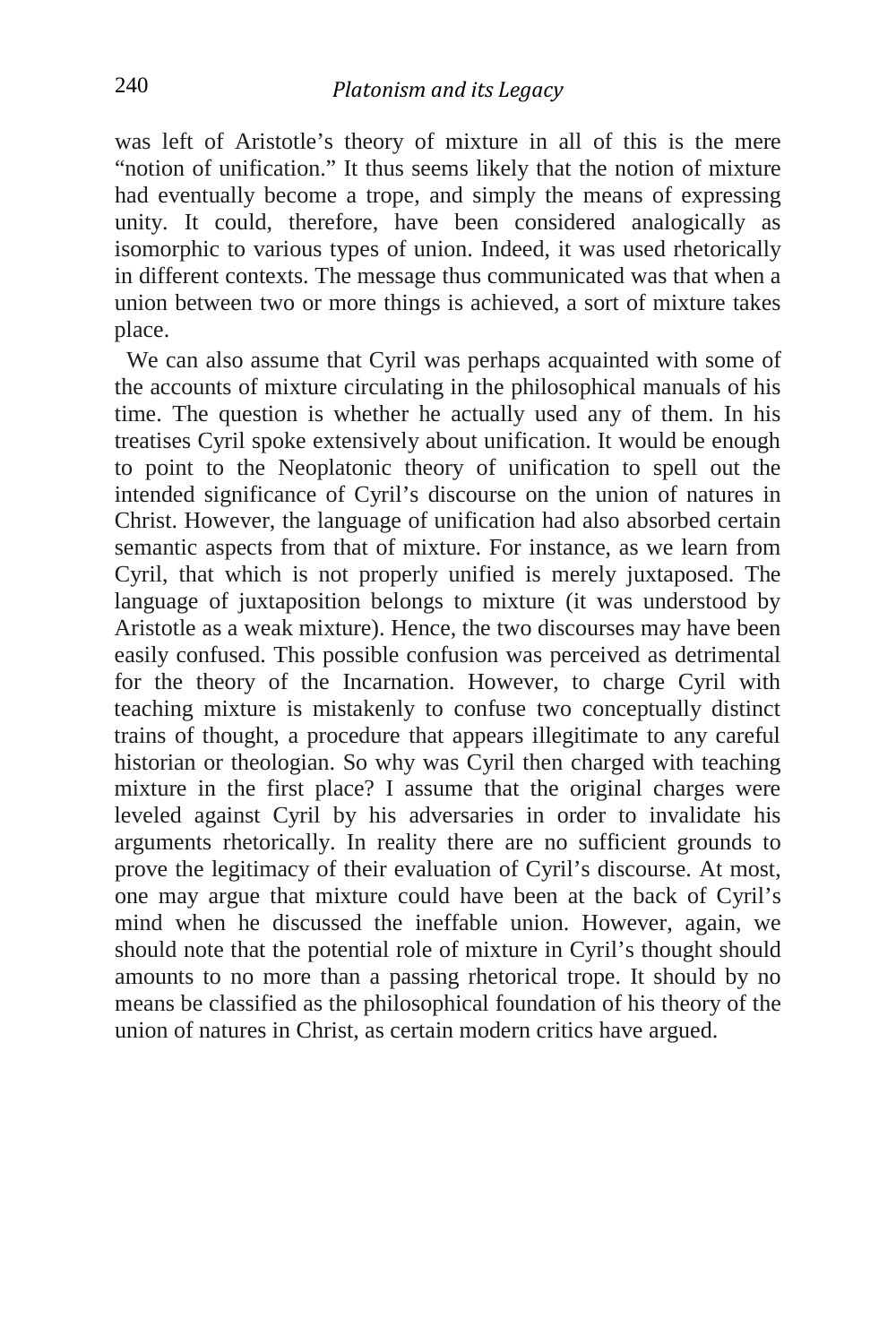#### Bibliography

Alexander of Aphrodisias. *On Mixture*. in Ivo Bruns, ed. *Alexandri aphrodisiensis Praeter commentaria scripta minora*. *Quaestiones, De fato, De mixtione.* Supplementum Aristotelicum 2, Pars 2. Berolini: G. Reimer, 1887–1892.

Aristotle. *On Generation and Corruption*. in C. Mugler, ed. *De la génération et de la corruption*. Paris: Les Belles Lettres, 1966.

- Cyril of Alexandria. *Quod Unus Sit Christus*, in G.M. de Durand, ed. *Cyrille d'Alexandrie. Deux Dialogues Christologiques.* Sources Chrétiennes 97. Paris: Editions du Cerf, 1964.
- -------- *Contra Nestorium.* in Edward Schwartz, ed. *Acta Conciliorum Oecumenicorum: Tomus 1*, *Concilium Universale Ephesenum.* Berlin: W. de Gruyter, 1927–30.
- -------- *Letters*. in Edward Schwartz, ed. *Acta Conciliorum Oecumenicorum: Tomus 1*, *Concilium Universale Ephesenum.* Berlin: W. de Gruyter, 1927–30.
- Frede, Dorothea. "On Generation and Corruption I.10: On Mixture and Mixables." in Frans de Haas and Jaap Mansfeld, *Aristotle's On Generation and Corruption I*, SA XV. Oxford: Oxford University Press, 2004, 289–314.
- Grillmeier, Alois, *Christ in Christian Tradition*. From the Apostolic Age to Chalcedon (451). Trans. J.S. Bowden. New York, Sheed and Ward, 1965.
- Hall, Stuart G. *Doctrine and Practice in the Early Church*. London: Pilgrim Press/SPCK, 2005.
- Lietzmann, Hans. ed. *Apollinaris von Laodicea und seine schule: Texte und untersuchungen.* University of California Libraries, 1904.
- McGuckin, A. John. *Saint Cyril of Alexandria and the Christological Controversy*. Leiden: Brill. 1994; reprinted Crestwood, NY: St. Vladimir's Seminary Press, 2004.
- -------- *St. Cyril of Alexandria On the Unity of Christ.* Crestwood, NY: St. Vladimir's Seminary Press, 1995.
- Sellars, John. Stoicism. Berkeley: University of California Press, 2006.
- Plato, Timaeus. in J. Burnet, Platonis Opera, vol. 4. Oxford: Clarendon Press, 1902; repr. 1968.